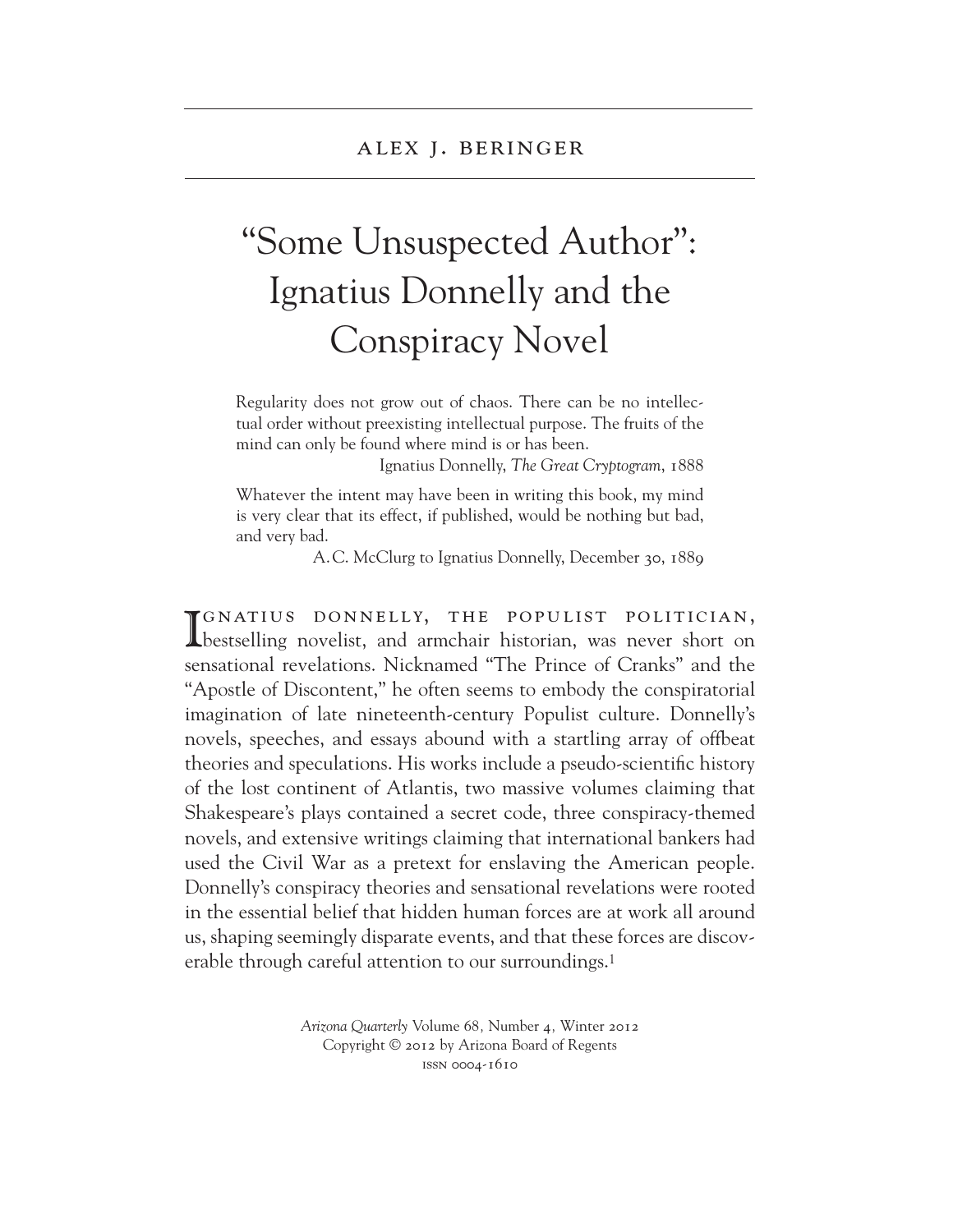Donnelly's fiction, much like Donnelly himself, epitomizes a philosophical and aesthetic investment in conspiracy thinking for late nineteenth-century American literary culture. His works were meant to and frequently did offer readers an avenue for converting the language of conspiracy into the kind of literary detective work that alerted them to the possibilities for deception and conspiracy in modern life. Donnelly's novel, *Caesar's Column* (1890), was a major bestseller, with an estimated 700,000 copies sold in the United States, Britain, and Germany during the 1890s (Ruddick xiii). *Caesar's Column* is a wild dystopian tale that speculates that in the year 1988 a Jewish plutocracy would be at war with an anarchist secret society known as "The Brotherhood of Destruction." Extending the detective story's characteristic investigation of a clue in pursuit of the solution to an individual crime, *Caesar's Column* constructs a setting in which clues and hints of the dueling plutocratic and anarchist conspiracies recur in public life. Donnelly interspersed dime novel plots with actual documents, newspaper articles, sociological statistics and long speeches that strung together coincidences that seemed to confirm Donnelly's underlying conclusion of a coming cataclysm. The resulting text is an eccentric fusion of literary fiction, pseudo-sociology and conspiracy theory in which Donnelly encourages his reader to imagine the tale's conspiracy narratives as plausible possibilities that can be detected through attention to aberrations in public life. In this sense, Donnelly's novel finds pleasure in conspiratorial detective work. If the mystery novel embeds clues to its solution in its plot, and the reader vicariously lives through the detective's mind (seeing the painting out of place, the thumbprint in the unexpected location), the pleasure of Donnelly's iteration of the conspiracy novel makes a similar fictional move, but with the clues embedded in the public sphere.

In its time, Donnelly's formula was so shocking and alienating that, when he first submitted *Caesar's Column* for review, the publisher A.C. McClurg feared that it would have workers rioting in the streets. In what must be one of the great rejection letters of all time, the publisher warned Donnelly, "it is very possible to make people believe that evils exist that do not exist, and that brutal and frightful remedies must be plotted instead . . . . Whatever the intent may have been in writing this book, my mind is very clear that its effect, if published, would be nothing but bad, and very bad." He closed his letter by advising Donnelly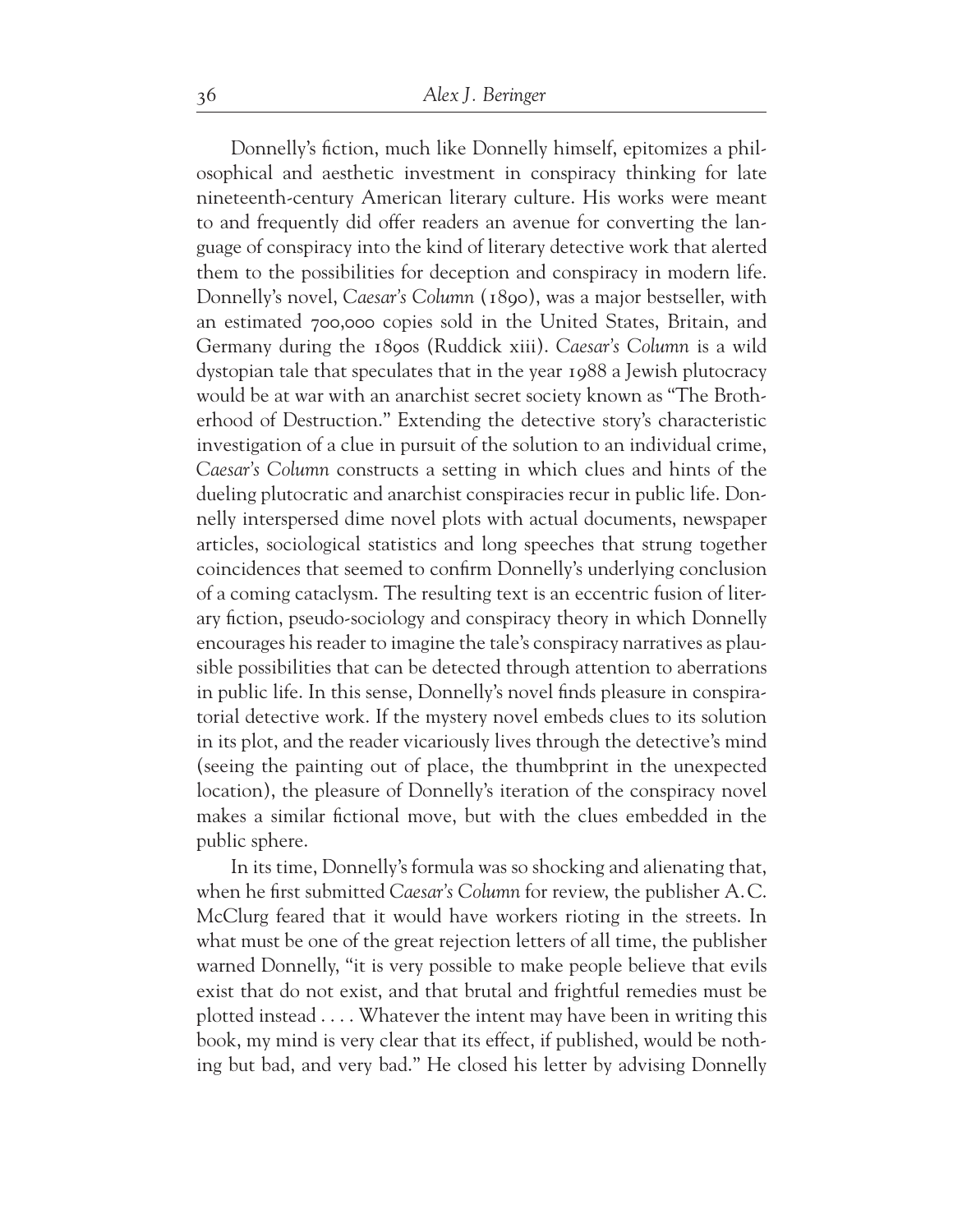that, if he insisted on releasing *Caesar's Column*, he should, at the very least, make sure that the book would not be sold at a price less than \$1.00, so as to keep it out of the hands of those "whom it would only harm" (*Ignatius Donnelly Papers* 90).2

Although the degree of Donnelly's enthusiasm for conspiracy theories sets him apart from his contemporaries, many of the era's major writers shared his conviction that the rapid pace of capitalization and internationalization in political economy had given rise to secret conflicts between the powerful and the powerless. Conspiratorial readings of incidents such as Black Friday and the Haymarket Affair were central to works that have become touchstones of the period's literary attempts to envision the nation. Texts such as Henry Adams' essay, "The New York Gold Conspiracy" (1869), Henry James's *The Princess Casamassima* (1885), Frank Norris' *The Octopus* (1901), and Thomas Dixon's infamous *Leopard's Spots* (1902) responded to and participated in deeply ambivalent public attitudes over the possibility of conspiracy: a simultaneous dread at the civic nightmare of corporate and terrorist forces in the imagined space of the nation and a fascination with these very forces as a source of sublime awe. In these works, the term "conspiracy" did not simply describe a crime, but became a vehicle through which dark suspicions about modernization and industrialization were channeled into exhilarating sensations of romance and mystery. Late nineteenth-century fiction writers added to the conspiratorial puzzles of Edgar Allan Poe and the "dens of iniquity" that appeared in George Lippard's crypto-pornographic dime novels. Looking forward, the legacy of this development in American literary culture is tangible in twentieth-century and contemporary depictions of conspiracy extending from the postmodern systems novels of Thomas Pynchon to wildly popular conspiracy capers such as Dan Brown's *The Da Vinci Code* (2003) .

If Donnelly seemed to embody a late nineteenth-century fascination with conspiracy, this has been an incredibly mixed legacy among modern critics. For Richard Hofstadter, Donnelly was the poster child for the political pathology that Hofstadter termed the "paranoid style" in American politics. *Caesar's Column*, Hofstadter wrote, represented a "desperate work" that appealed to "the kind of thinking" that emerges when "those who have attained only a low level of education" are "so completely shut out from access to the centers of power" that they come to perceive "unlimited manipulation by those who wield power" (*Age*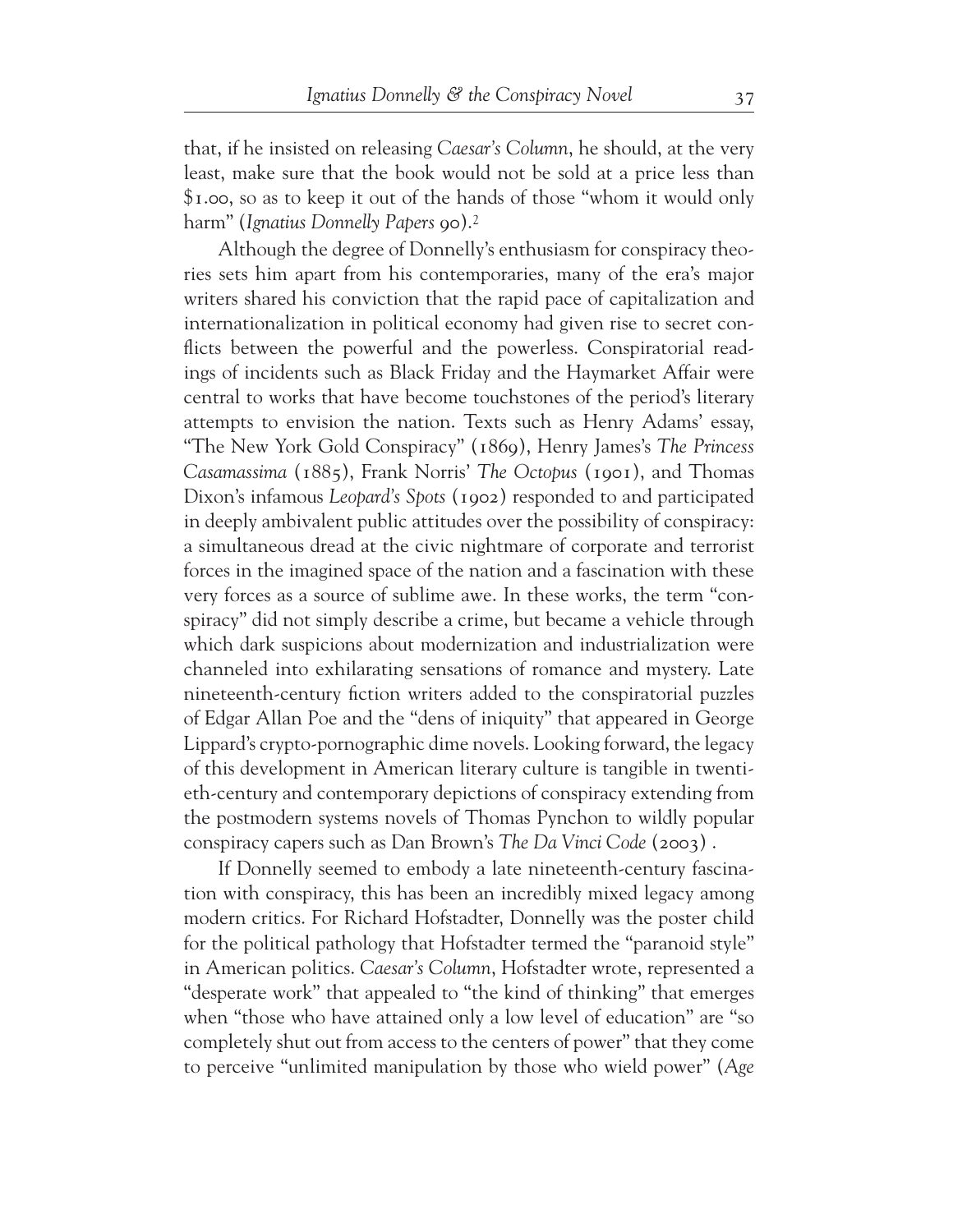*of Reform* 70–71). Recent assessments, such as Martin Ruddick's 2003 annotated edition of *Caesar's Column*, generally subsume the issue of conspiracy thinking into a discussion of the utopian/dystopian genre. Ruddick writes that Donnelly's text is a prescient indication that "the dystopian would largely supersede the utopian vision" in "fiction about the future of civilization in the twentieth century"; however, Ruddick generally underplays Donnelly's fascination with conspiracy as a somewhat embarrassing distraction (xvi). In either maligning or discounting Donnelly's use of conspiracy as a narrative form, critics have thus tended to displace the source of his broad appeal to late nineteenthcentury audiences and the underlying importance of conspiracy thinking as an organizing motif of his work.

Donnelly was doubtlessly a bit of an eccentric; however, this is no reason to dismiss him or assume that he was incapable of producing provocative and valuable art. On the contrary, "crankiness," defined in the slang of the period as "an enthusiastic preoccupation with eccentric notions or impracticable projects" is much of what makes Donnelly and his work so interesting to a broader critical discussion of conspiracy discourse in American literary history (*OED*, "crank" n2 def.5). In my discussion of Donnelly's fiction, I do not necessarily try to rescue him from accusations of anti-Semitism or nativism (though as critics like Oscar Handlin have shown, this is an incredibly complex issue) as much as I try to show that more than just paranoia or madness is at work in Donnelly's interest in conspiracy, but a grasping for styles of mental work as a form of pleasure. Donnelly drew on the language of conspiracy to engage himself and his readers in a seemingly perpetual activity of imaginative speculation. The fascination here was not just that conspiracy theories evoked heterodox and esoteric readings of American history, but they also offered offered a flexible narrative structure where investigations and stories of conspiracy could proliferate endlessly. In the complex fog of modern propaganda and bureaucracy, there would always be another deception to uncover or another puzzle to solve, and thus another chance to overturn one's expectations and experience overwhelming feelings of surprise and shock.3

Donnelly's fiction dramatizes this conspiratorial detective work by reimagining everyday surroundings as the basis for a sublime spectacle in which every sight and sound can serve as a clue to a hidden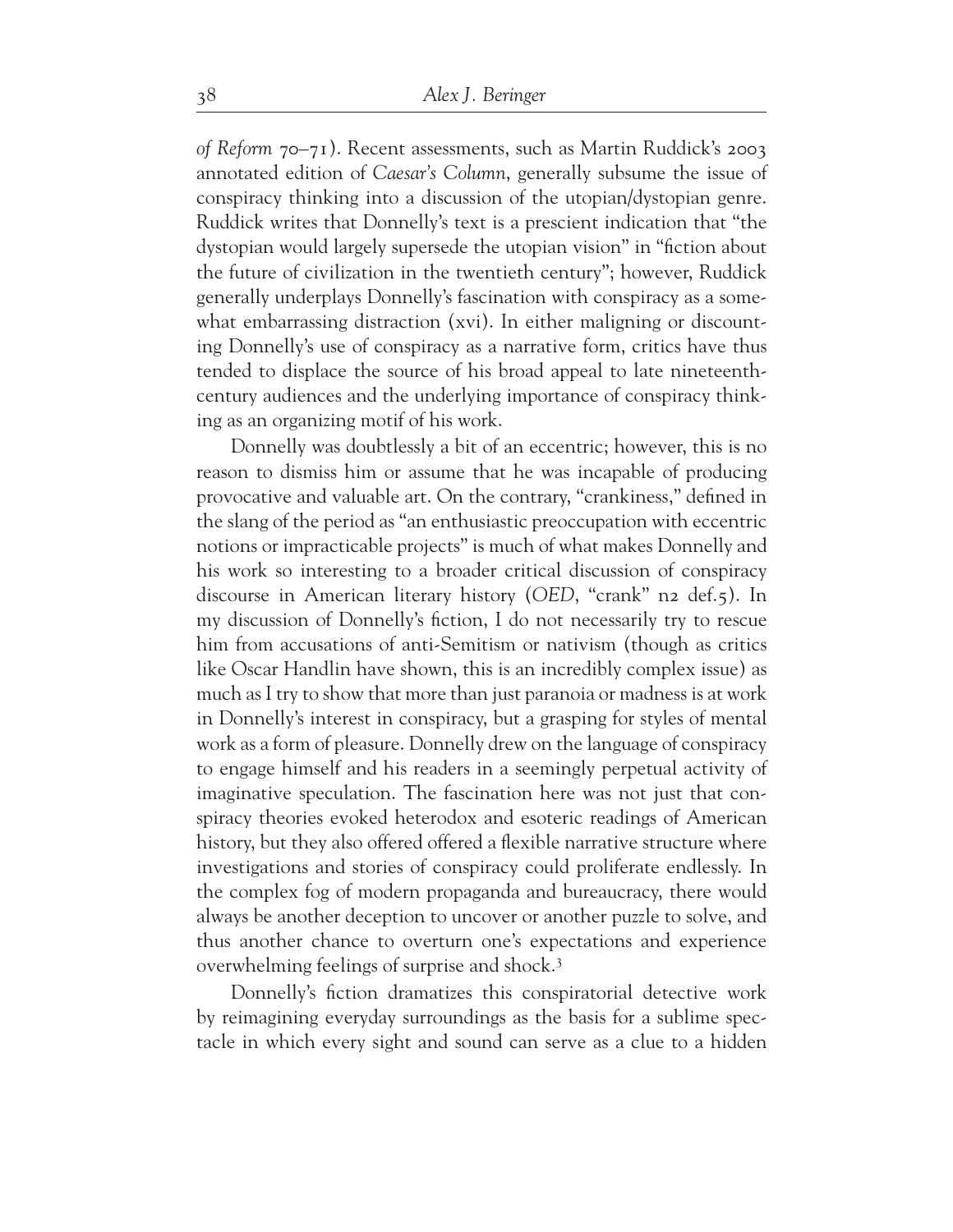set of forces guiding post–Civil War history. Donnelly, in other words, establishes a *semiotic system*, which encourages his nineteenth-century readers to search and sift through the public sphere for signs of hidden conspiratorial causes behind mysteries in public life. Consider, for example, Donnelly's description of his fictional plutocracy's war-room from *Caesar's Column*:

This is the real center of government of the American continent; all the rest is sham and form. The men who meet here determine the condition of all the hundreds of millions who dwell on the great land revealed to the world by Columbus. Here political parties, courts, juries, governors, legislatures, congresses, presidents are made and unmade; and from this spot they are controlled and directed in the discharge of their multiform functions. The decrees formulated here are echoed by a hundred thousand newspapers and many thousands of orators; and they are enforced by an uncountable army of soldiers, servants, tools, spies, and even assassins. He who stands in the way of the men who assemble here perishes. He who would oppose them takes his life in his hands. You are, young man, as if I had led you to the center of the earth, and I had placed your hand upon the very pivot, the well-oiled axle, upon which, noiselessly, the whole great globe revolves, and from which the awful forces extend which hold it all together. (50)

Each aspect of Donnelly's setting takes on a slightly allegorical quality as seemingly mundane objects and happenings take on added significance in their potential linkage to a larger set of ideas and anxieties about the course of history. The newspapers that Donnelly's protagonist reads, the unusual behavior of the police, the outcomes of elections, even strange expressions in the eyes of the people at his hotel—each creates a vantage point from which to view the underlying powers in society in the form of "the very pivot  $\ldots$  upon which  $\ldots$  the whole great globe revolves." Donnelly thus depicts a heterodox perspective that allows his protagonist to simultaneously affirm his own modernity (in his canny ability to overcome modern forms of deception) *and* indulge in a variety of sublime experience (through his visions of incalculably large power). In this manner, Donnelly's conspiracy fiction encourages its reader to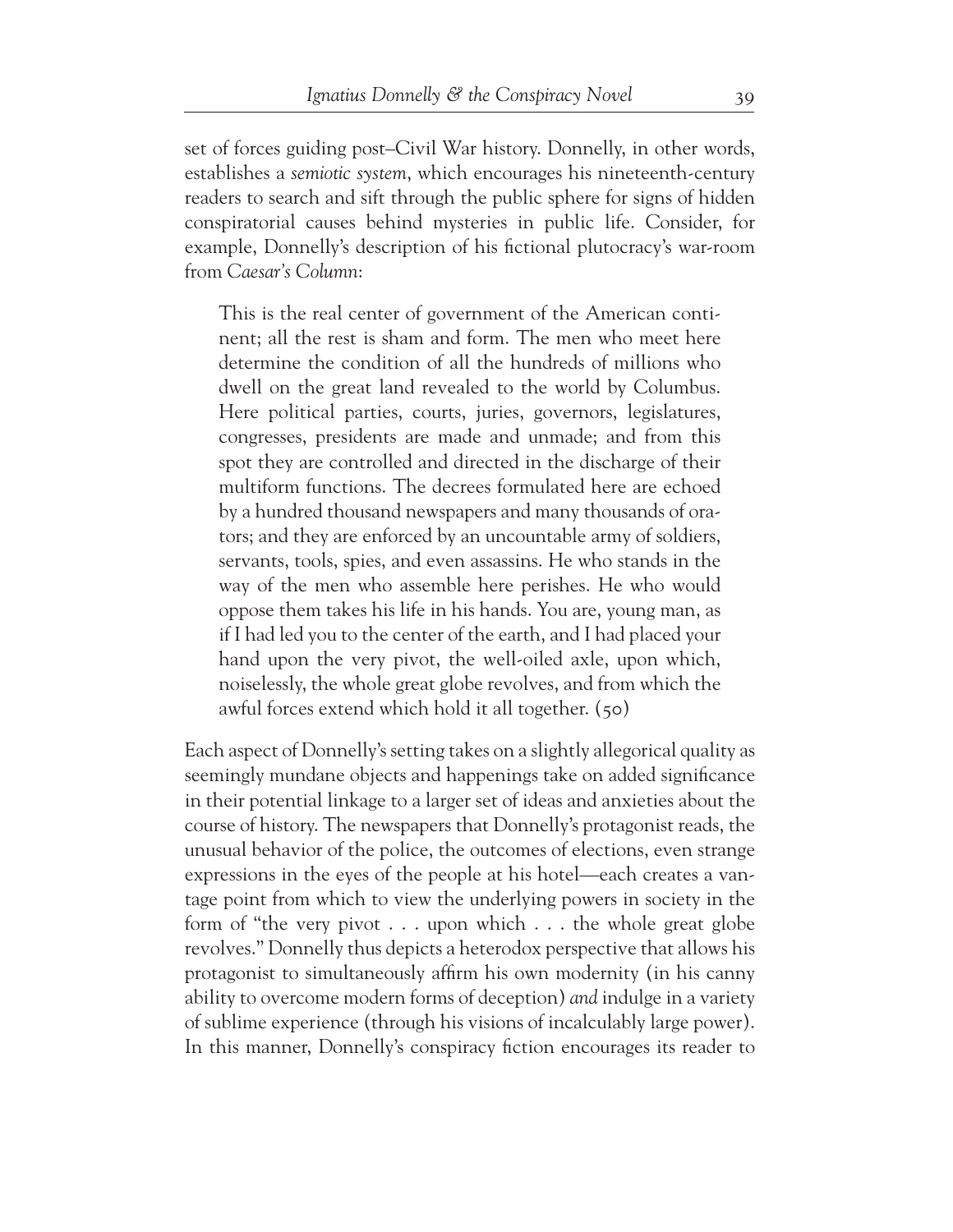feel smart, thrilled, and terrified all at once and thus suggests a synergy between rationality and emotion.

## 'an alert and tingling sense'

The conspiratorial spectacle that we see in *Caesar's Column* exemplifies a broader change in the language of conspiracy in the late nineteenth century. The post–Civil War era marks a time when the republican melodrama of conspiracy shifted in response to the changes of modernization and industrialization. Many were convinced that American society had become a battleground for a secret war among the powerful and the powerless and that evidence of the radical transformations that would follow could be located by ferreting out signs and symptoms of conspiracy. Where early American and antebellum conspiracy narratives usually hinged on the question of outsiders and insiders in the new republic, later nineteenth-century narratives dealt with a crisis in faith over the republican project emerging with the country's economic and social modernization. As Robert Levine notes, "the very idea of conspiracy was itself becoming more broadly conceived in relation to larger historical forces and transformations" especially capitalist industrialization, tactics of surveillance and propaganda, and a perceived breakdown of "confidence in the homogeneity of American culture" (233).4 In literature, politics, and popular culture, the antebellum uproar over Masonry, slave-owners, and other conspiratorial threats were gradually displaced by narratives that looked to conspiracy as the prism through which to view a modernity in which the individual self was becoming increasingly wrapped up with large networks of interdependence. If Poe and Lippard imagined labyrinthine underworlds of freemasons, Illuminati societies, and Catholic cloisters, fiction writers of Donnelly's generation envisioned their conspiratorial underworlds as increasingly secular and increasingly linked to an array of the powerful of the postwar era, such as the dread figures of corporations, high-stakes finance, tightly-disciplined terrorist cells, and indeed, the U.S. government itself.

The notion that access to conspiracy would help to explain modern life was at play in many of the events that have come to define our understanding of the culture and history of the late nineteenth century. The Populist Movement as it emerged in the People's Party and the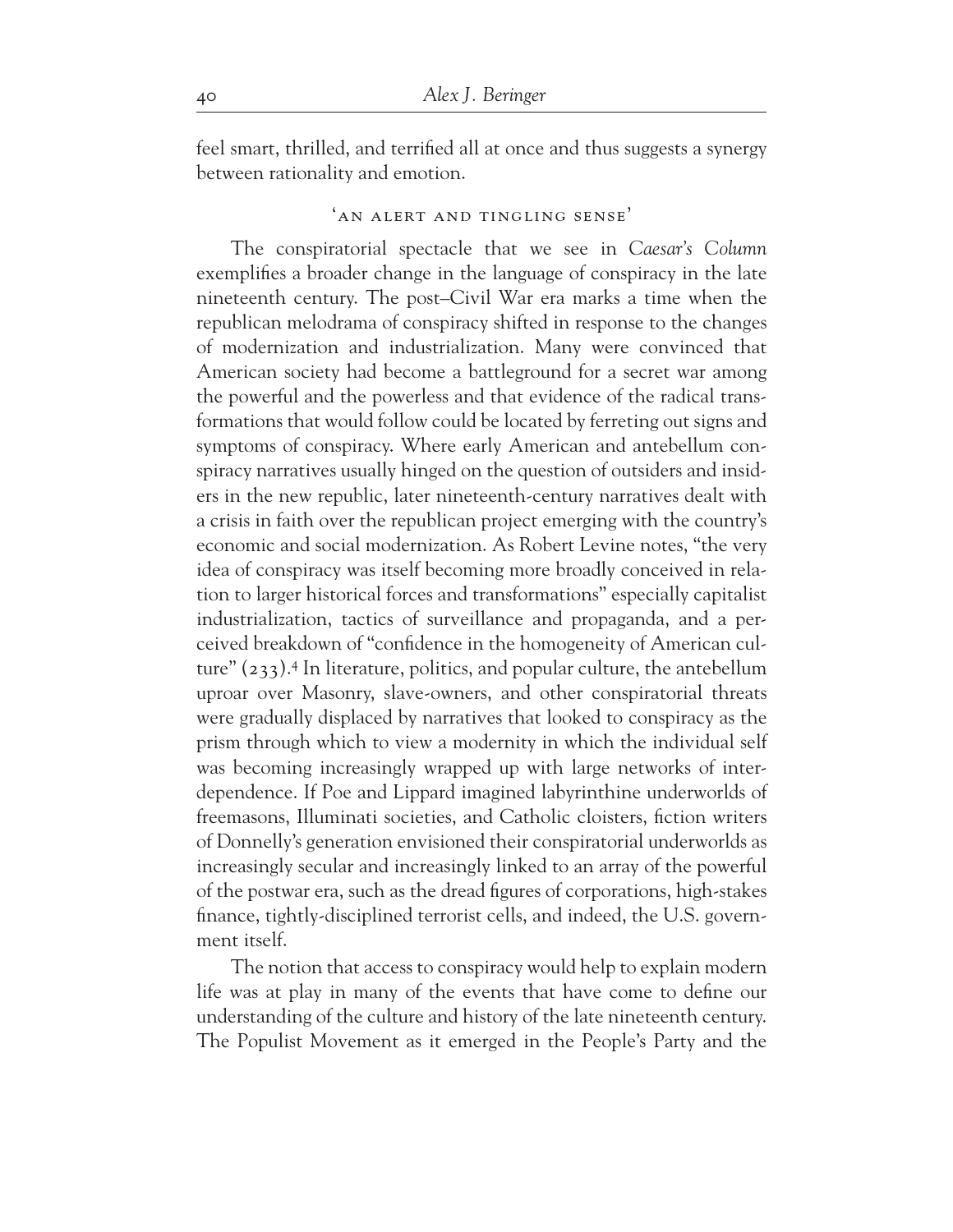Grange movement warned that "money power" was secretly manipulating the national economy in order to mold America into a nation of vast material inequalities. Labor radicals splashed across middleclass periodicals in the form of iconic figures such as the mad-bomber or the anarchist newspaper editor. Discussions of the perceived failure of Southern Reconstruction were dominated by debates over conspiracies of radical republicans or the white supremacist terrorism of the Ku Klux Klan and other groups. In the West, some blamed corrupt railroad companies for the loss of an agrarian frontier paradise while figures such as the evangelical minister Josiah Strong sounded the alarm that Mormons, socialists, and Native Americans were scheming to halt progress at any cost. As diverse as these cultural motifs were, they were unified by a common set of anxieties that emerged from the reorganization of perceptions around a new socially defined self, sensitive to new hierarchies of social control and pressures on vision.5 This shift in thinking was more than just an intellectual appreciation of the new possibilities for conspiracy; it was also a deeply emotional experience. As Walter Lippmann described it, the last decades of the nineteenth century seemed to many observers a moment in which "the honeymoon" of traditional American consensus and optimism "was over," and in its place was "an alert and tingling sense of labyrinthine evil." Lippmann's analysis attributed these paranoid sensibilities to the "rack and strain of modern life" at the paired experiences of the growing anonymity of American social life and the increased visibility of corporate and industrial influence over the day to day lives of Americans  $(z, 5)$ .

Some of the most significant recent literary criticism has understood conspiracy to be central to the politics of late nineteenth-century American literature. Jeffory Clymer's *America's Culture of Terror* offers a thoughtful account of the prominent role of conspiracism in late nineteenth-century American novels about anarchist, white supremacist, and Fenian terrorism. In each case, Clymer traces the significance of conspiracy narratives to their ability to offer "discursive coherency." According to Clymer, conspiracism creates "a simple and absolute 'us vs. them' binary" that condenses complex social problems to a simple melodramatic plot that provides the basis for novelistic readings of politics (53). David Zimmerman's *Panic!* puts a distinctively pedagogical spin on this insight. Where Clymer sees conspiracy as sociology, Zimmerman emphasizes how writers such as Frederic Isham and Upton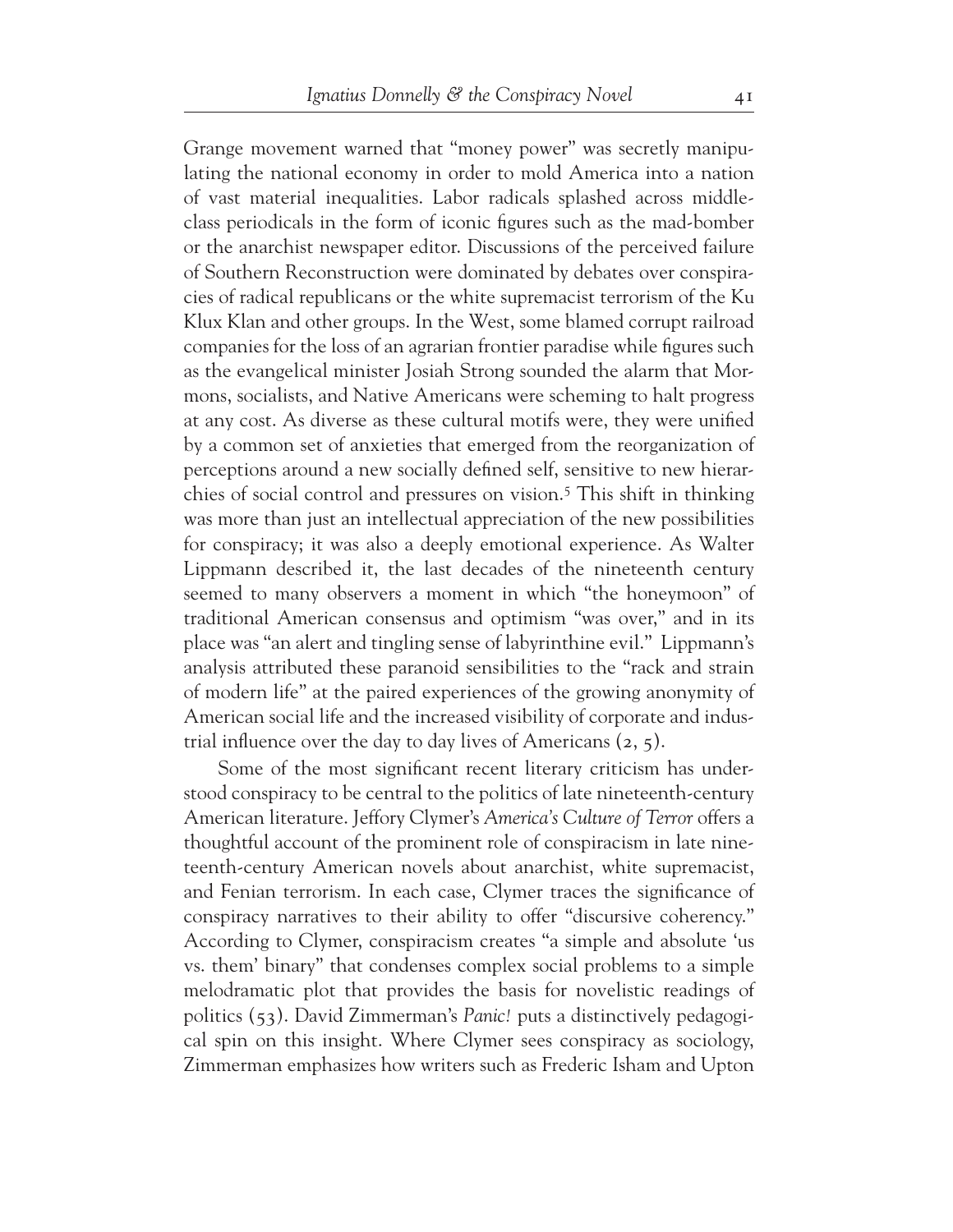Sinclair turned to narratives of finance conspiracy "to makes sense of new economy's confounding matrix of expectations, intentions and actions" by "tracing economic outcomes no matter how embracing or diffuse, to the villainous intentions of specific groups"  $(33-34)$ . These authors, Zimmerman insists, did so with the understanding that they were simplifying and condensing specific economic processes into terms that would have been comprehensible to popular audiences. As these studies have shown, the language of conspiracy was deeply intertwined with how novels constructed national consciousness and negotiated racial, ethnic, gendered, and socioeconomic difference. But these readings of conspiracy in the late nineteenth-century American novel seem unsatisfactory when it comes to accounting for the deeper philosophical and emotional elements of conspiracism. In placing so much emphasis on conspiracy narratives' ability to map the development of social and political trends, these critics have tended to underestimate the emotional and imaginative dimensions of conspiracy thinking.

The simultaneous association of conspiracy with rationalist investigation and sublime flights of imagination made for a potent combination when it came to writers and audiences of literary fiction. On one hand, conspiracy was closely identified with distinctively modern modes of skepticism. To speculate on clues and signs of conspiracy was to identify oneself as being attuned the perils of modern propaganda and of the individual's entanglement with new forms of bureaucratized and organizational power. In many cases, this merely constituted thoughtful observation, as there were good reasons to be afraid of the role of conspiracy in modern life. On the other hand, conspiracism often manifested as an extension of folklore and supernatural thinking. Allegations of conspiracy were catharsis for Populist camp meetings, plotlines for pulpy detective novels, and fodder for muckraking newspaper articles. In this respect, conspiracy theory was a central term of the fascination with deception that scholars such Michael Leja, James Cook, and Karen Haltunnen identify as a hallmark of nineteenth-century popular culture. Where these irrationalist elements increasingly relegated conspiracy to a place of non-respectability in political and social discourse, it created a host of possibilities for what it could signal to the public. For artists and for ordinary people, conspiracy theory could evoke skepticism towards the official dogmas of professional science, the mainstream press, and educational officials, to favor individu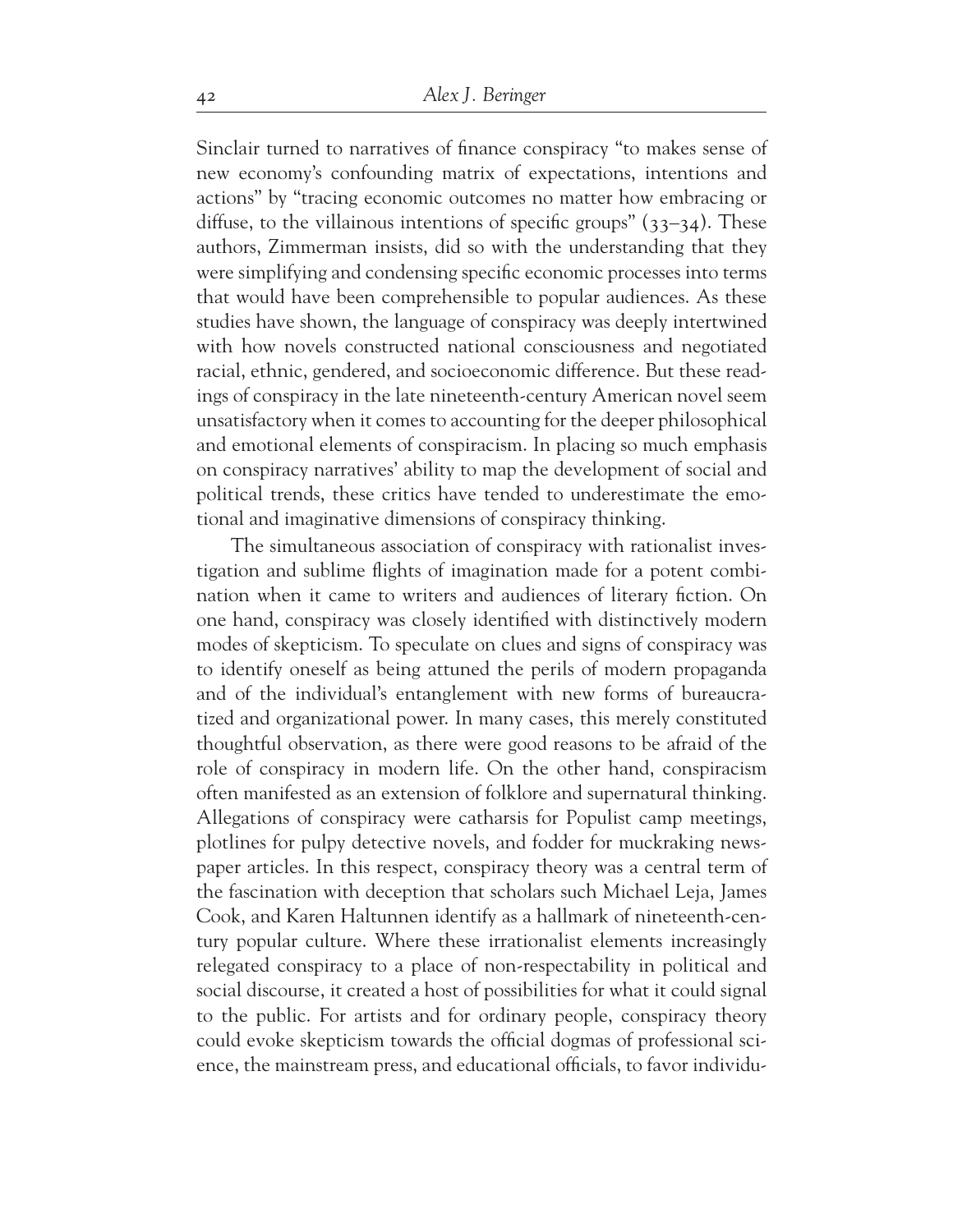alist thinking and a romantic openness to surprise. The point is not to treat these irrationalist dimensions of conspiracy theory as mere kitsch or indicative of a lack of sophistication, but to understand the philosophical and emotional complexities that underpin them.

This fascination with using conspiracy as the basis for excursions into heterodoxy is precisely where an individual like Donnelly becomes so significant to late nineteenth-century literary history. More so than virtually any figure of the period, Donnelly sustained a literary practice that elevated conspiracy thinking to bizarre and melodramatic heights. Few were more skilled than Donnelly at mobilizing narratives about investigation and hidden human intentions in order to inspire a passionate response in a variety of political and cultural arenas.

Conspiracy thinking was central to Donnelly's political career, first as a Radical Republican Congressman, then a Lieutenant Governor for Minnesota's People's Party, and in his activism with a number of agrarian anti-trust movements such as the Grangers, the Anti-Monopolists, and the Greenbackers. A master of the spellbinding oratory so familiar to the Gilded Age and Progressive Era, it was not uncommon for Donnelly's appearances to inspire fanatical levels of enthusiasm among followers. In one speech in St. Paul Minnesota, the audience was, according to Martin Ridge, "so deeply moved and so completely captivated by his personal magnetism" that they "applauded for a full five minutes when he appeared upon the platform, throwing their hats into the air, stamping their feet until the building shook." Once Donnelly began speaking, he was interrupted by "yells and whoops typical of western camp meeting" (117). Donnelly inspired such enthusiasm thanks largely to his knack for weaving middle- and working class status anxieties into grand narratives of good versus evil. This was exemplified by Donnelly's preamble to the People's Party platform, a piece that Robert McMath describes as a "distillation of Populist thought" developing through the 1870s–1890s. This speech created a minor sensation when Donnelly delivered it at the 1892 convention. Donnelly suggested a world in which the old idyllic relations of the early nineteenth century had been replaced by a frightening new world order:

We meet in the midst of a nation brought to the verge of moral, political and material ruin. Corruption dominates the ballot box, the legislatures, the Congress, and touches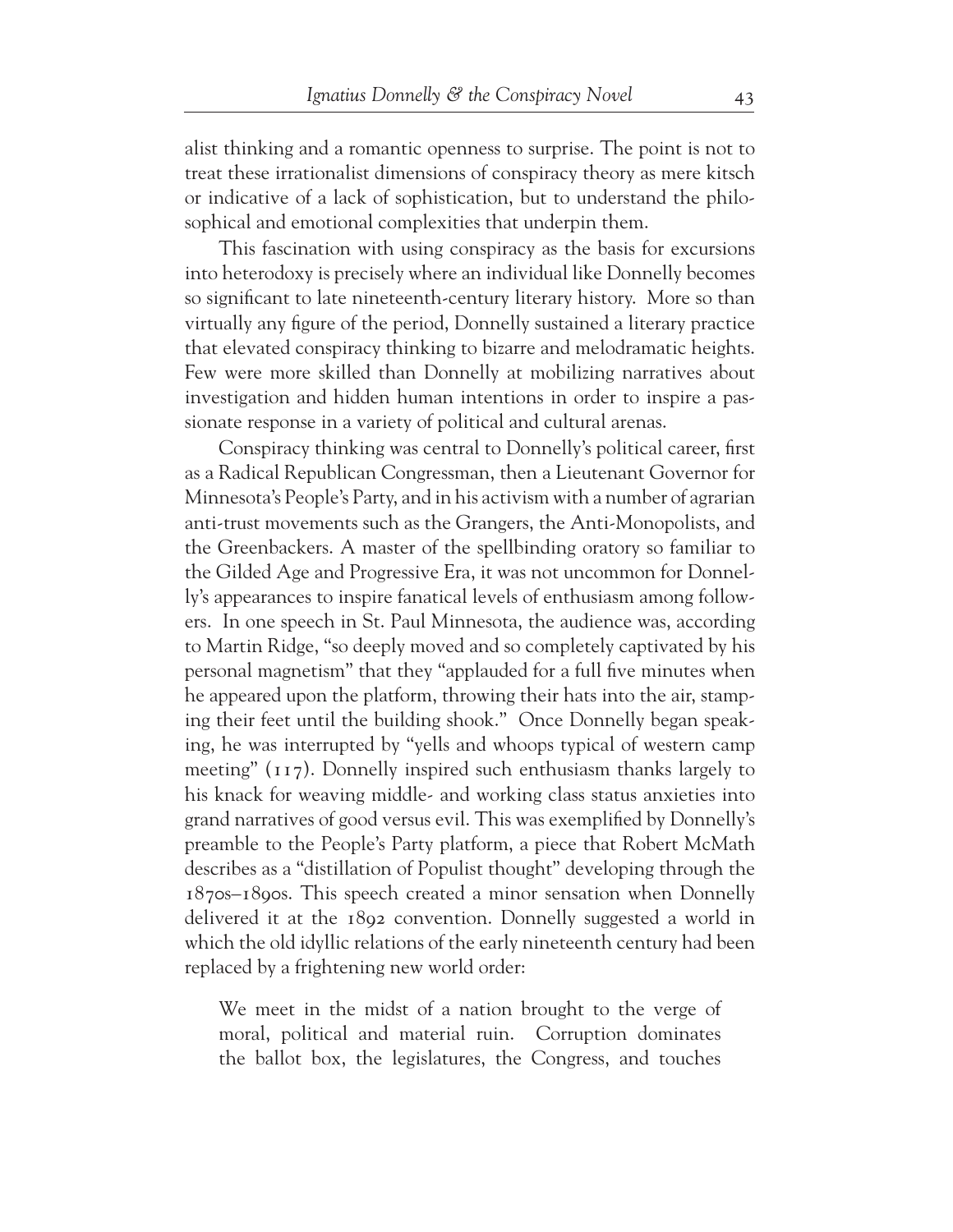even the ermine of the bench. The people are demoralized. Many of the States have been compelled to isolate the voters at the polling place in order to prevent universal intimidation or bribery. The newspapers are subsidized or muzzled; public opinion silenced; business prostrate, our homes covered with mortgages, labor impoverished, and the land concentrating in the hands of capitalists . . . . A vast conspiracy against mankind has been organized on two continents, and it is rapidly taking possession of the world. If not met and overthrown at once it forebodes terrible social convulsions, the destruction of civilization, or the establishment of an absolute despotism.  $(90 - 91)$ 

Similar to *Caesar's Column*, Donnelly's oratory worked to inspire a simultaneous recognition of a secret history of the late nineteenth century while whipping his audiences into a frenzied rush of emotions. In this sense, Donnelly's oratory made use of an internal tension in the language of conspiracy. On one hand, conspiracy theory offered him a means of initiating a rationalist style of investigating historical causality in search of clues such as fudged elections and bad mortgages as evidence of conspiracy. On the other, Donnelly's invocation of a highly personalized "vast conspiracy against mankind" confronts his audience with overwhelming trains of images that work to sway them to action less through logical reasoning than through a visceral brand of sensationalism. In this manner, Donnelly's oratory presents the language of conspiracy as a means of simultaneously spelling out the logic of his reading of post–Civil War history and an excursion into overwhelming and even sublime feelings of shock and awe.

Donnelly's fascination with sensational revelations and conspiracy neither began nor ended with his political claims of "vast combinations" of monopolists and corrupt politicians. There was, for instance, his conspiracy theory about Shakespeare, which appeared in *The Great Cryptogram*. Here Donnelly claimed that Shakespeare's plays concealed an elaborate code that revealed Francis Bacon to be the author as well as a hidden "Cipher-story" about the inner-workings of the Elizabethan court. Donnelly had not studied cryptography and, in order to compensate for gaps in his cipher, he adjusted some numbers, rearranging his decoded texts until they fit his narrative. While at first it may seem odd that a professed egalitarian like Donnelly would argue in favor of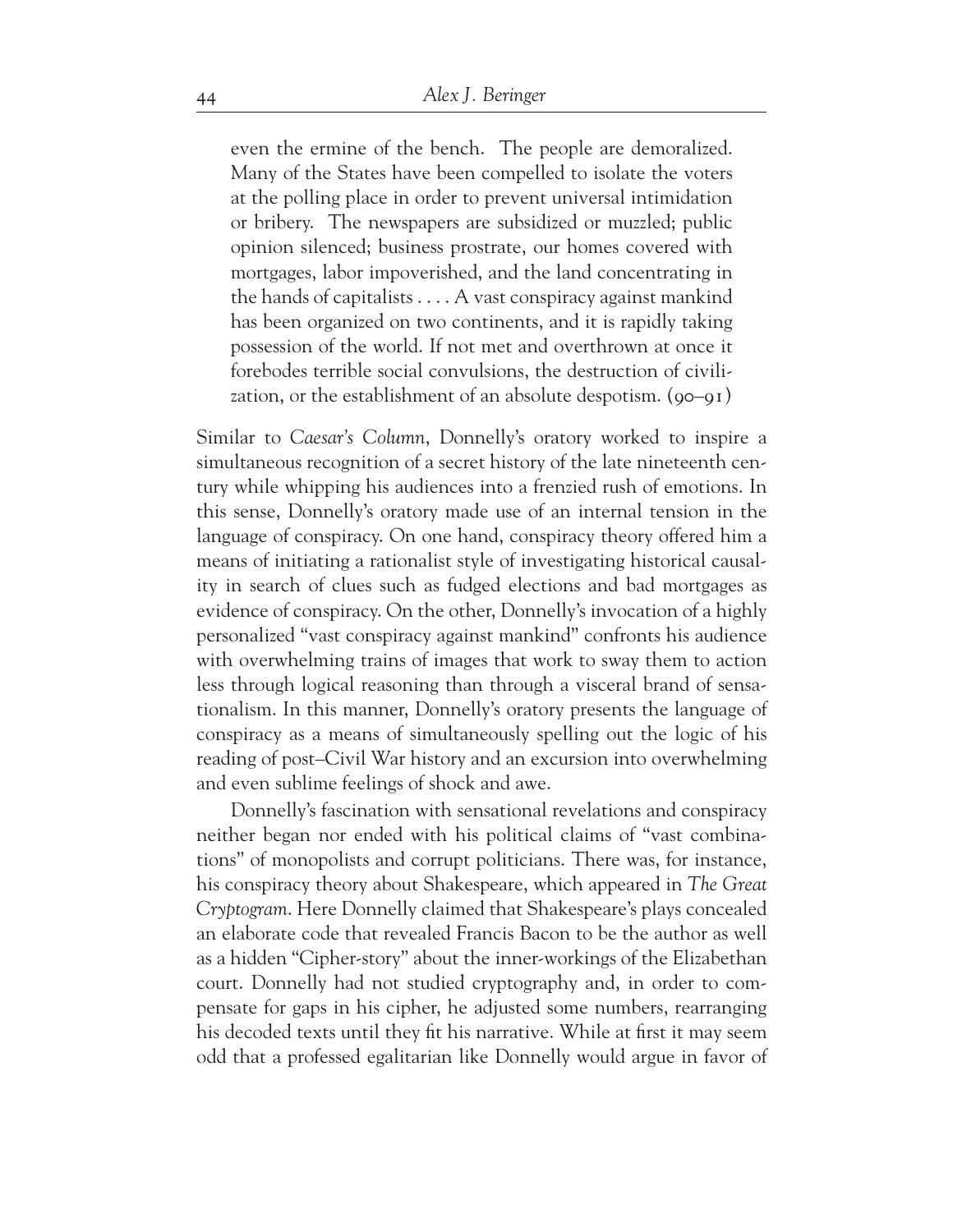the genteel Bacon, this detail was less important to Donnelly than the suggestion that the presence of the cipher might validate an esoteric style of knowledge production. No small part of the appeal here was the implicit suggestion that anyone—especially an open-minded amateur—could apply a critical reading in order to discredit official dogma. Not only does he confront a hyper-canonized body of works whose beauty is considered unimpeachable by the critical establishment, but he suggests that in order to truly appreciate the beauty of these works, one must understand the complex mathematical structures and hidden political agendas that supposedly underpin their creation. The version of sixteenth-century England that emerges in Donnelly's cipher is a thinly veiled, if unintentional, allegory for late nineteenth-century politics. Queen Elizabeth resembles the head of a modern police state while Bacon is a frustrated politician who shares Donnelly's own passion for democratization in his efforts to "make history familiar to the common people" and hence "prepare the way for the day when Charles I was brought to trial and the scaffold" (*Great Cryptogram* 239).

His Baconian theory offers a striking example of how Donnelly's particular style of conspiratorial reading and thinking could be converted into a form of mental-work-as-pleasure through the endless proliferation of investigative practices and puzzles. One almost needs to physically handle the text of *The Great Cryptogram* to appreciate the extent of Donnelly's fixation on the investigative processes surrounding his theory. At nearly 1000 pages, it is the size of a large hardbound dictionary and it features a staggering number of charts, graphs, and calculations that explode across the text's pages. Similar to the modern detective novel (Figure 1), *The Great Cryptogram* presents its sense of aesthetic value in terms of a given text's ability to facilitate a process of investigation. Throughout the book, he argues that the cipher reveals a heretofore unappreciated beauty in the plays in "wonderful complexity" that can only be accessed via the specialized expertise of the cryptographer (639, 719). The appeal of the cryptogram for Donnelly thus resided in the possibility of indefinitely repeating the process of revealing a deeper body of knowledge about intentions and agendas that push history along. It is, therefore, fitting that Donnelly's Great Cryptogram ends, not in a final revelation, but in the claim that those future decoded portions of the "Cipher story" will expound on his startling discoveries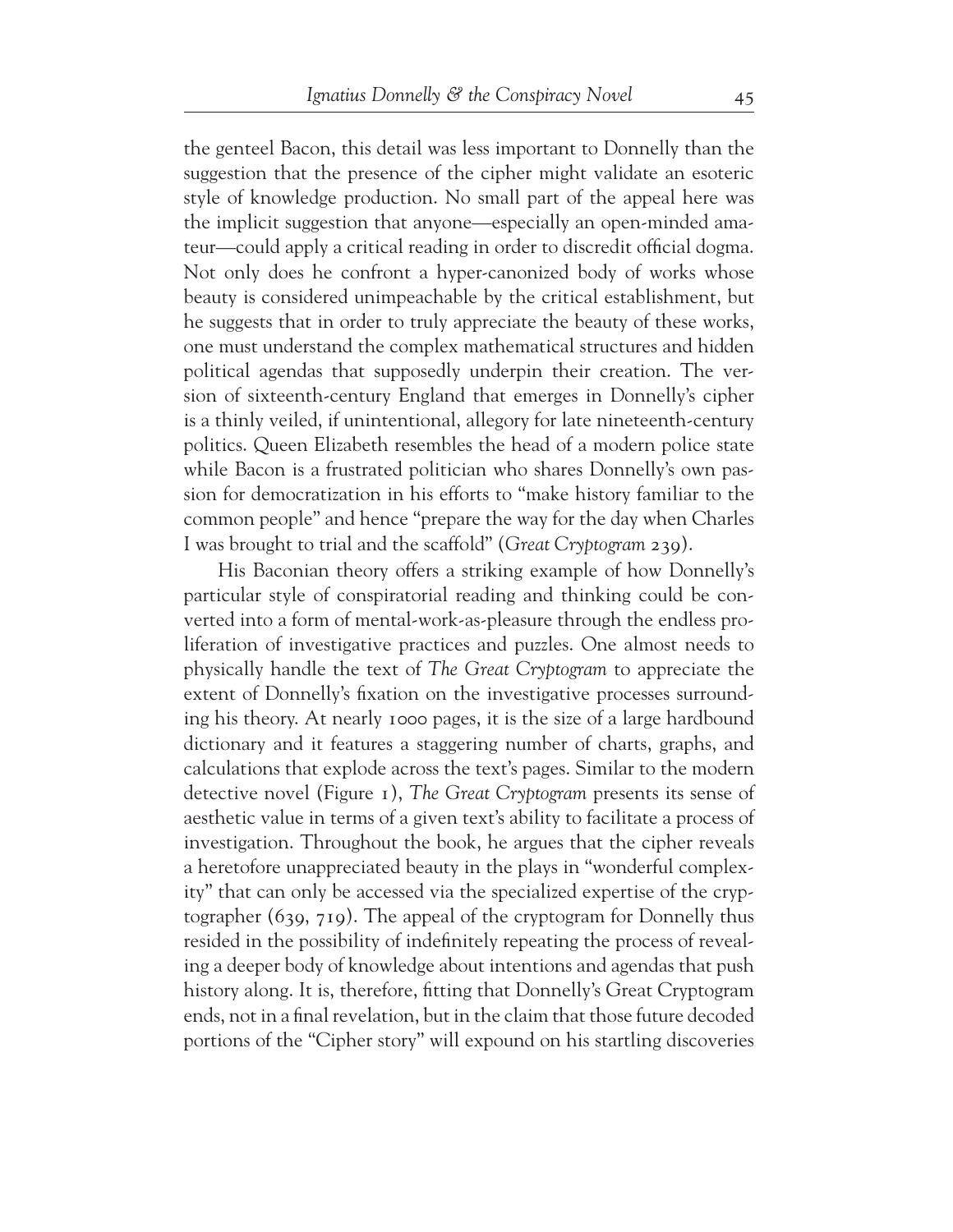Observe, here, how precisely the same number brings out seas and ill; compare the numbers in groups; -- 516-516; -167-167; -340-340; -22 b&h-22 b&h; - $327 - 327$ ; - and going up the first column of page 76 with 327, we find seas; while going up the first column of page 75 with 327 brings us to ill.

|                                                                | Word. | Page and<br>Column. |                  |
|----------------------------------------------------------------|-------|---------------------|------------------|
| $516 - 167 - 349 - 226$ & $h = 327 - 284 - 43$ , $447 - 43$    |       |                     |                  |
| $-404+1-405+36-408$ .                                          | 408   | 75:1                | that             |
| $516 - 167 - 349 - 2264$ a $h - 327 - 254 - 73 - 1564$ k $h -$ |       |                     |                  |
| $58. \quad 448 - 58 - 390 + 1 - 391.$                          | 891   | 76:1                | More             |
| $516 - 167 - 349 - 2264 + 327 - 50 - 277 - 50(74.2)$           |       |                     |                  |
| $-227-1h-226$                                                  | 226   | 74:1                | low              |
| $516 - 167 - 349 - 2264$ b $h = 327 - 254 - 78 - 50(76.1)$     |       |                     |                  |
| $-23 - 14 - 22$                                                | 22    | 76:1                | or               |
| $516 - 167 - 349 - 2264$ a $h = 327 - 30 - 297 - 254 - 43$     |       |                     |                  |
| $-15$ <i>b</i> & $h=28$                                        | 28    | 75:2                | Shak'st          |
| $516 - 167 - 349 - 2266 + -327 - 248 - 79$ . 193--79           |       |                     |                  |
| $-114+1-115+ b$ & $h=(121)$ .                                  | (121) | 75:1                | spur             |
| $516 - 167 - 349 - 22b$ & $h - 327 - 254 - 73 - 15b$ & $h -$   |       |                     |                  |
| $58. \quad 498 - 58 - 440 + 1 - 441.$                          | 441   | 76:1                | never            |
| $516 - 167 - 349 - 2266$ & $h - 327 - 50 - 227 - 76$ & $h -$   | 220   | 76:2                | <del>wr</del> it |
| $516 - 167 - 349 - 226$ a $h = 327$ .                          | 827   | 76:1                | a                |
| $516 - 167 - 349 - 2266$ at $h = 327 - 145(76.2) - 182$ .      |       |                     |                  |
| $498 - 182 - 316 + 1 - 317$ .                                  | 817   | 76:1                | word             |
| $516 - 167 - 349 - 226 + 1237 - 193 - 134$<br>$248-$           |       |                     |                  |
| $134 - 114 + 1 - 115$ .                                        | 115   | 74:2                | of               |
| $516 - 167 - 349 - 226$ & $h = 327 - 254 - 73 - 156$ & h       |       |                     |                  |
| $-58 - 53 - 53$ .                                              | 53    | 74:1                | them.            |
|                                                                |       |                     |                  |

Figure 1. An example of Donnelly's method: page 716 of *The Great Cryptogram*, 1888.

and, more importantly, with the promise that the recovery process will continue indefinitely. The appeal of Donnelly's quixotic attempts to establish authorship of the plays then resides precisely in the possibility of an indefinite repetition of his faux-cryptographic methods. As long as he could keep decoding, he could maintain the suspense of expecting further revelations.

Although Donnelly's theories about Shakespeare might at first seem far afield from either literary fiction or populist outrage over "money power," they illustrate the extent to which his thinking tends to recognize power in society as conspiratorial. Whether describing invisible bureaucratic networks of government and business or the centuries-old schemes of Elizabethan aristocrats, Donnelly assumes that there is an underlying set of human intentions organizing the course of history and